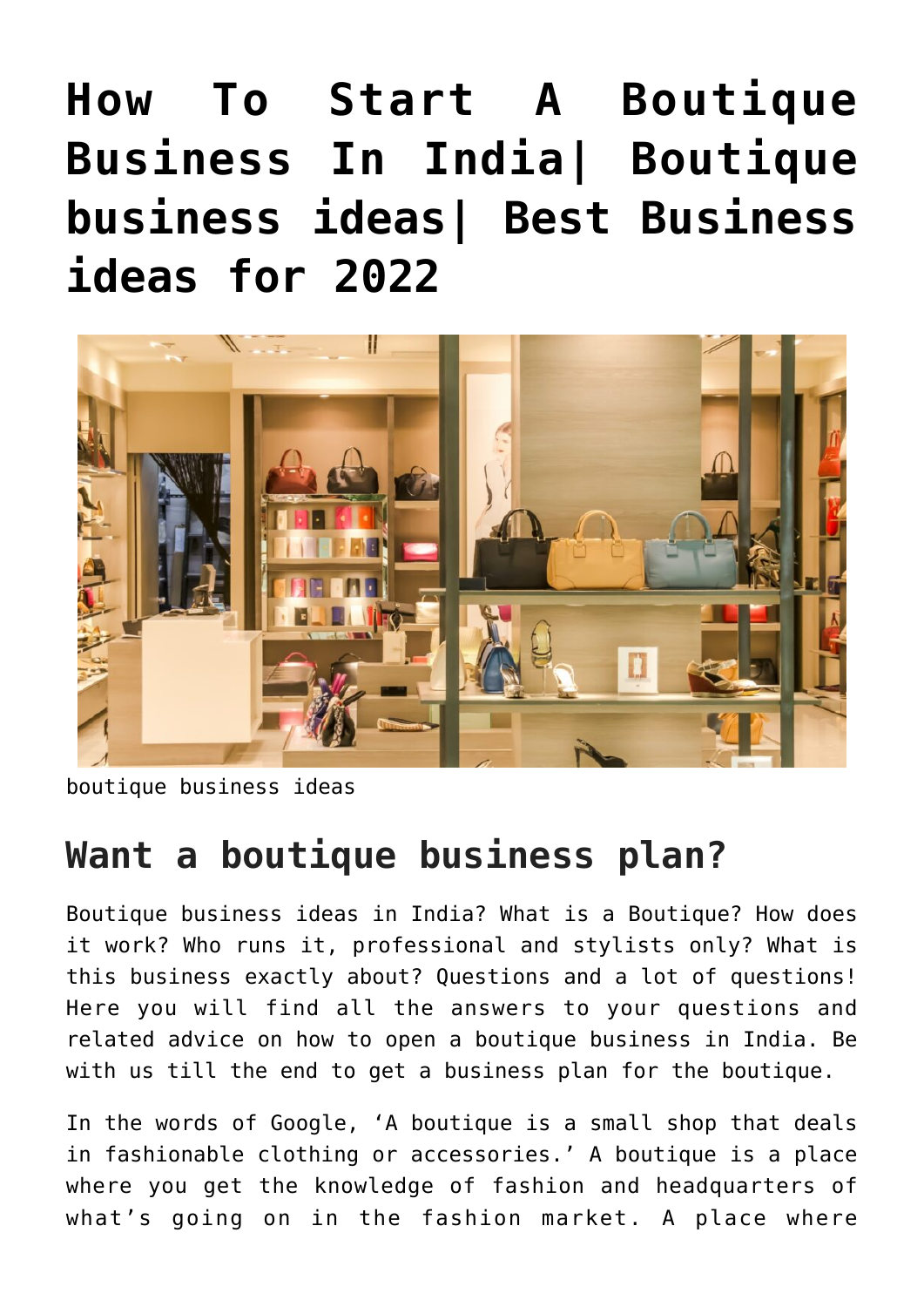everything fashion-related is available. It is the most convenient and profitable business for ladies to run in India. A large number of females run a boutique either from their home or store. Not only professional or stylists but a simple person who has an interest in the fashion industry can also run a boutique. It's always about curiosity and learning.

This business is about so many things. Environment, strategies, planning, and whatnot. Let's read about these and other factors of this business and soak in the information on how to start a boutique business in India!

### **Types of boutique | Choose your boutique business**

The boutique belongs to the clothing industry, you can get clothes manufactured according to your requirement, design them, promote them, and sell them. Generally, we see stores selling ready-made clothes, which they get from other retailers, but the boutique is different as you have to design the clothes by yourself.

But also boutique in these years is not only limited to clothes, they provide you with huge variety of things like shoes, heels, sandals, earings, home decors, clothes, cosmetics, carpets, curtains, dining, kitchen, bathing accessories, they don't leave anything, they keep it all and really wins heart of many customers out there.

There are different types of boutique business plan, it's totally on you which one you want to select and start a business out of it. There can be three categories and that is;

### **On the basis of age and gender:**

### **Women's and Men's clothing**

On the basis of gender, boutiques can produce all types of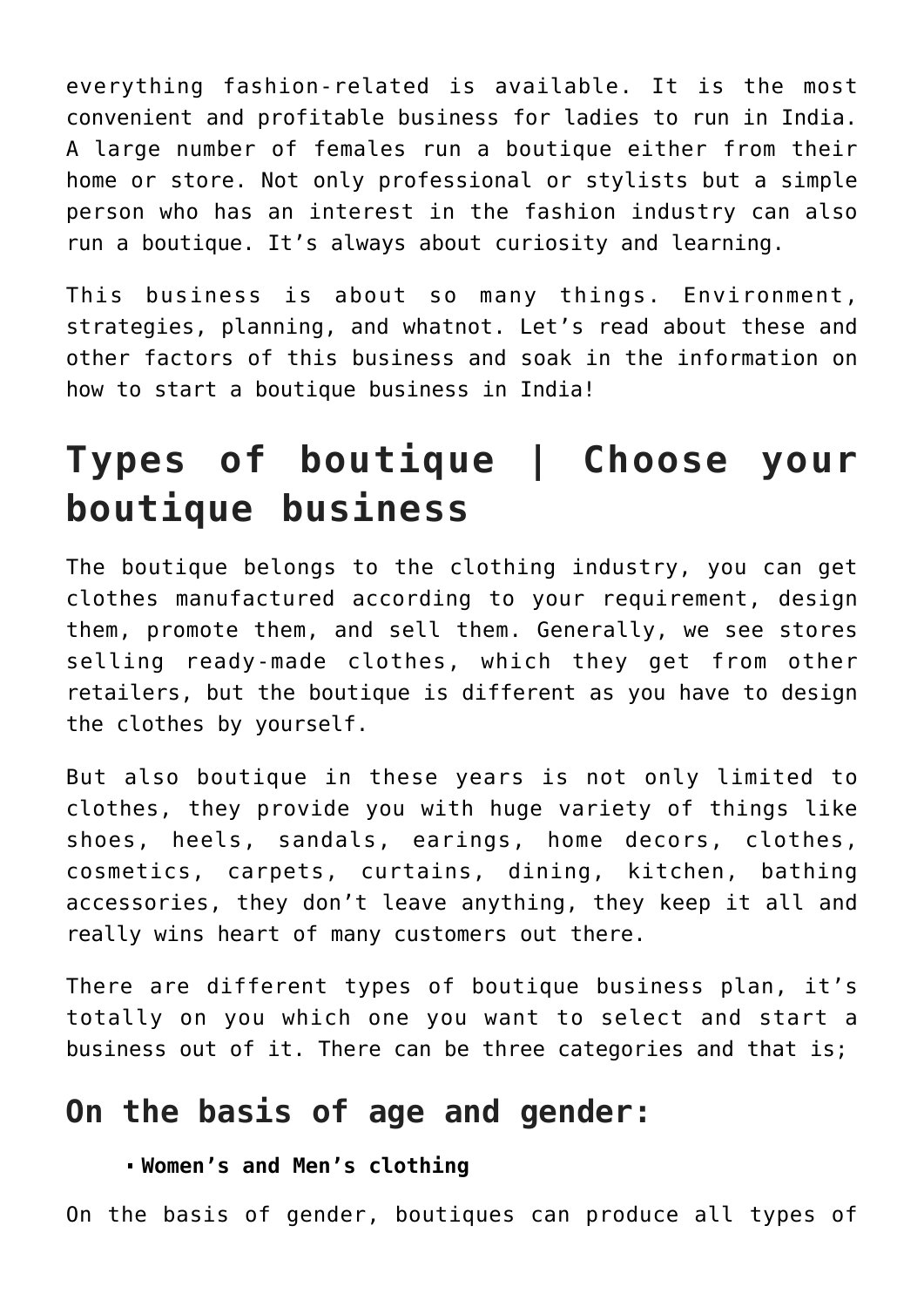clothes, for men and women. This is havoc in people's minds that boutiques are only for women. Boutiques have men's fashion too.

### **Kids clothing**

This is 2021, the era of fashion. There are many child influencers too. And parents are very concerned about this fashion industry to make their kids the best in the world of social media. So kid boutique is another plan one can go for.

### **Accessories**

Accessories like handbags, footwear, jewelry, ties, clutches, etc are very famous to open. These boutiques can also tie up or collaborate with the boutiques of clothing or can run individually also.

### **On the basis of style:**

### **Formal and Semi-Formal wear**

Formal and semi-Formal wear of offices and business parties and conferences. People who like to design their suits according to their own preferences are generally the regular customers of these boutiques.

#### **Ethnic wear**

Ethnic wear such as Indian tradition. These boutiques are generally contacted for weddings. All the dresses of functions in a wedding are designed by these boutiques.

#### **Casual wear**

Casual wear is a general boutique where people come to purchase some casuals. You can either select from catalogs or go to the raw clothes and they can make it in fine design by stitching it according to your preference.

#### **Western wear**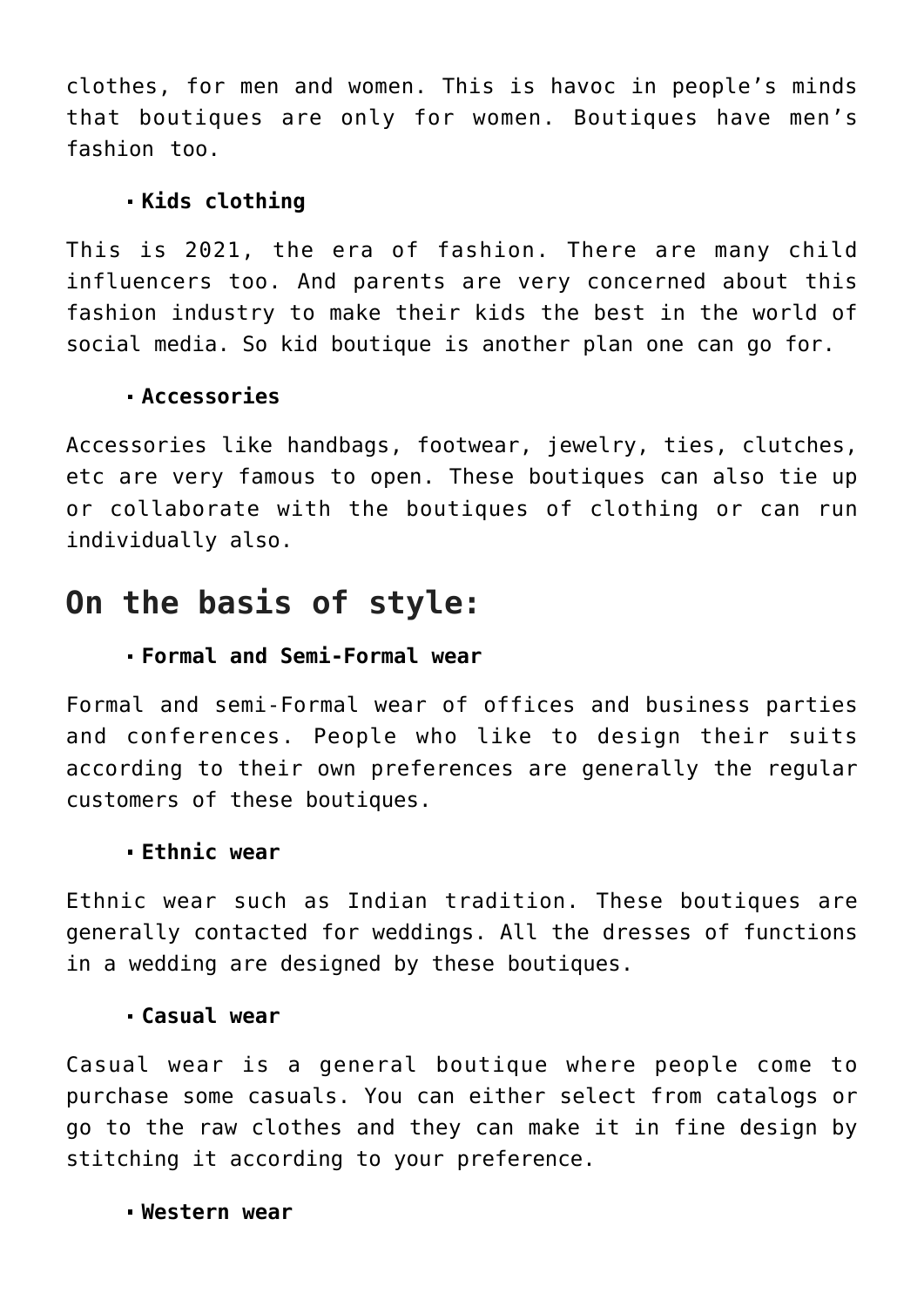Western wear can be for informal office wear or typically like shirts, jeans, and cowboy dress-up.

#### **Gym wear**

As the name says, Gym Wear. Gym wear is for exercise and while going for a walk. These are also designed by the stylist to make you look cool and comfy in the clothes.

### **On the basis of mode:**

#### **Online**

Boutique Business is very famous for the online mode nowadays. Boutiques create their own website and then circulate it on social media. Any customer from any state can order and you can send them their order through online delivery. This is a new idea of business and a successful one.

Intrested in Online business ideas in India. Then please do check this out. [How To Start An Online Business In India |](https://inbusinessideas.com/how-to-start-an-online-business-in-india/) [Best Online Business Ideas | Why To Start An Unique Online](https://inbusinessideas.com/how-to-start-an-online-business-in-india/) [Business?](https://inbusinessideas.com/how-to-start-an-online-business-in-india/)

#### **Offline**

Offline is the mode which is running for ages in India. Small boutique female owners even start their careers from small rooms in their homes. They sell their product to the locality and with time grow into a big boutique at a particular different place. You can always see how the world is practicing the [conventional marketing strategies](https://www.onlinemarketinginstitute.org/blog/2018/06/9-traditional-marketing-techniques-still-matter/) and making there business really successful, get a proper research on your competitor.

One can open any business as per their interest and investment. These are the general categories of boutiques in the market. If you have interesting ideas, do share them with us in the comment section.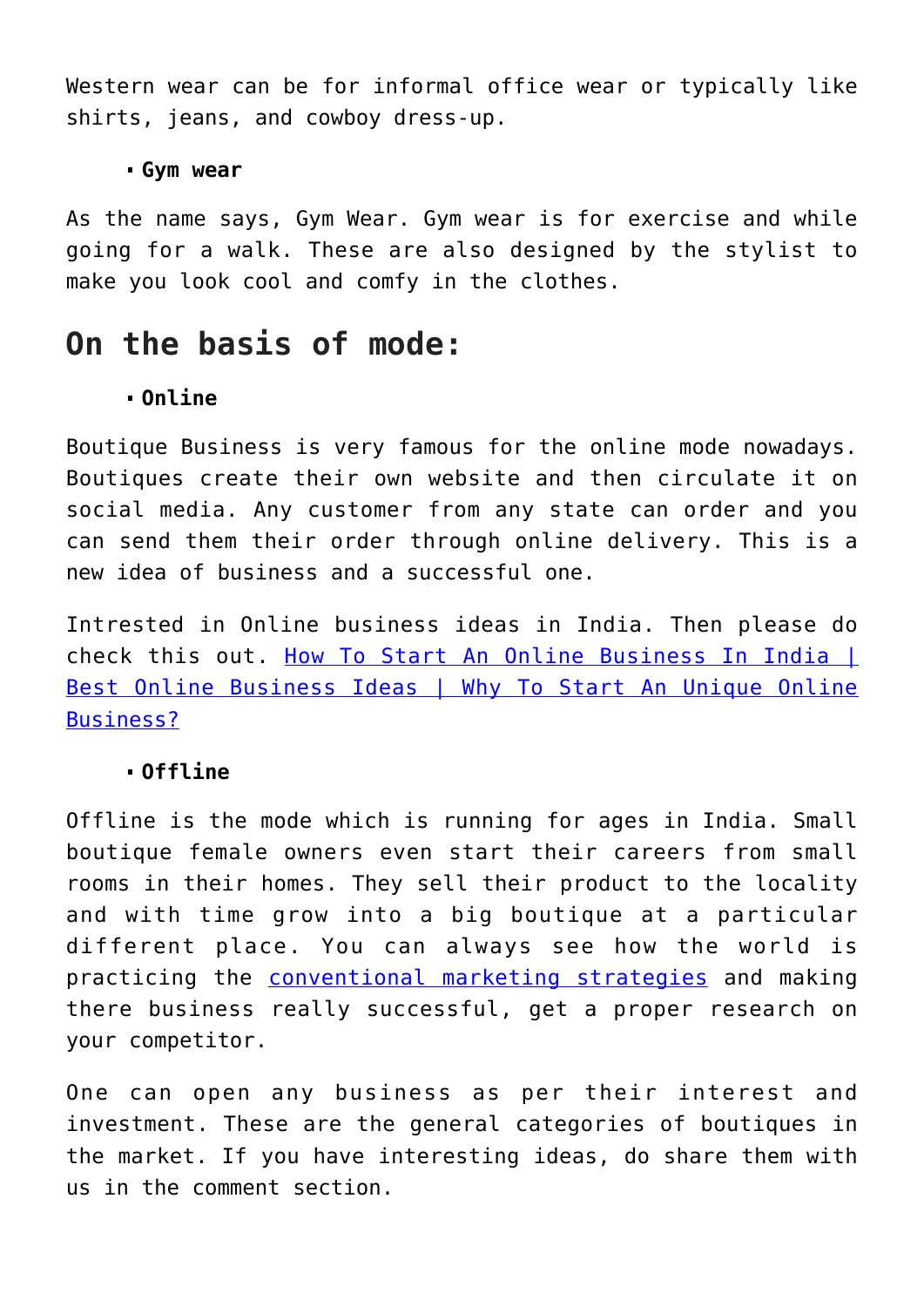## **Demand Of A Boutique In India in 2022**

The demand is quite high for boutiques as it's about the cloth and fashion industry. Fashion is a constant change. And demand is just a permanent adjective of the word fashion because people are very serious about fashion and related changes to adapt.

When we see on Instagram, Facebook, and other social media platforms, one or the other person is an 'Influencer'. And the most popular influence is on clothes and fashion. Designer clothes and accessories are the considerable constraints of the new generation. This generation is smartly fashionable.

The demand for boutiques is quite high because people are influenced by social media and if said in simple words, what they do is they see the fashion and style and search that on regular and premium boutiques. Also, Boutiques provide different designs than that of social media and the same ones too. This is why the demand is high for boutique businesses plan in India.

## **Benefits Of Starting A Boutique Business In India in 2022**

The Indian textile industries are estimated at around 108 billion dollars and are expected to reach 223 billion dollars by the end of 2021. It employs over 45 million people directly to 60 million people indirectly. With the statistics, the demand is much higher than are expected.

The benefit of this business is its demand and people love wearing designer clothes, and it is a cherry on the cake if it is of really good quality and trending one. We already have so many brands out there, but still, people look for something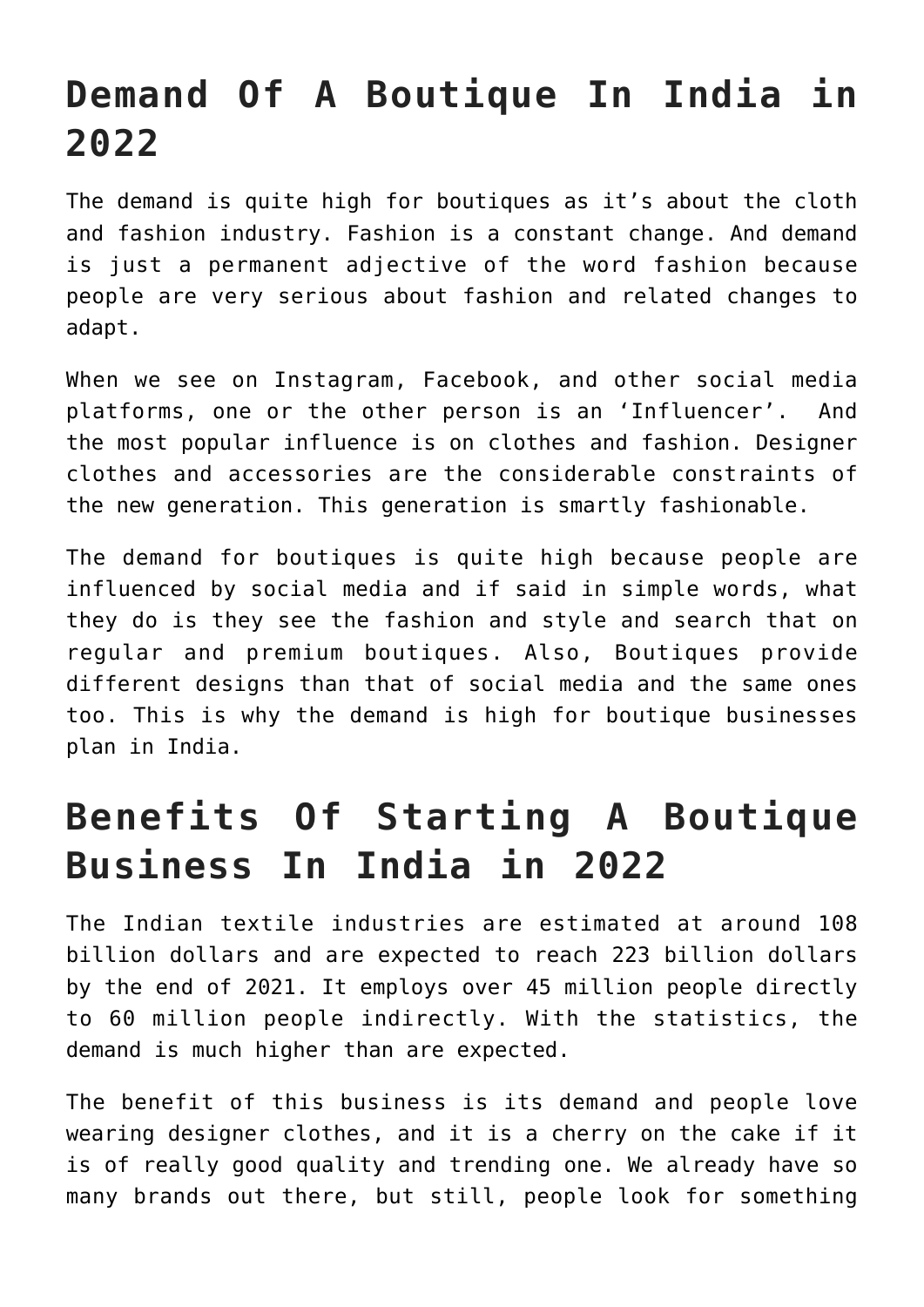unique or different from others, so this is the reason to come up with a great boutique business plan, business ideas in India like this are always given priority and come to light easily.

From a locality to different sectors and states of India, everyone is wearing designer clothes at least thrice a year, reason can be any occasion. And it is a growing industry like the food industry. Just like Indians are the foodie with their fashion on the peak. This business is going to boom with time. With quality products and specific preferences, This business is beneficial to the owner as well as to the customers.

### **Competitor of your Boutique Business Plan In India**

Competition in boutique business is quite high in a country like India. So need to be little unique and try something different from others to mak you boutique business plan successful. People of India follow influencers, fashion, and trends. As the demand is rising because of which suppliers are rising too. And with a number of suppliers, competition is automatically created in the market.

What an owner can do is use different techniques and keep some important factors in mind. And those techniques and important factors are;

#### **Big Brands**

Big brands are a hindrance to the new boutiques. As they are the biggest seller and made big by people's choice. All you have to do is change the choice of people to buy your product. Find the loopholes in their businesses, can be price, taste, etc, and fulfill the demand of people.

**Quality**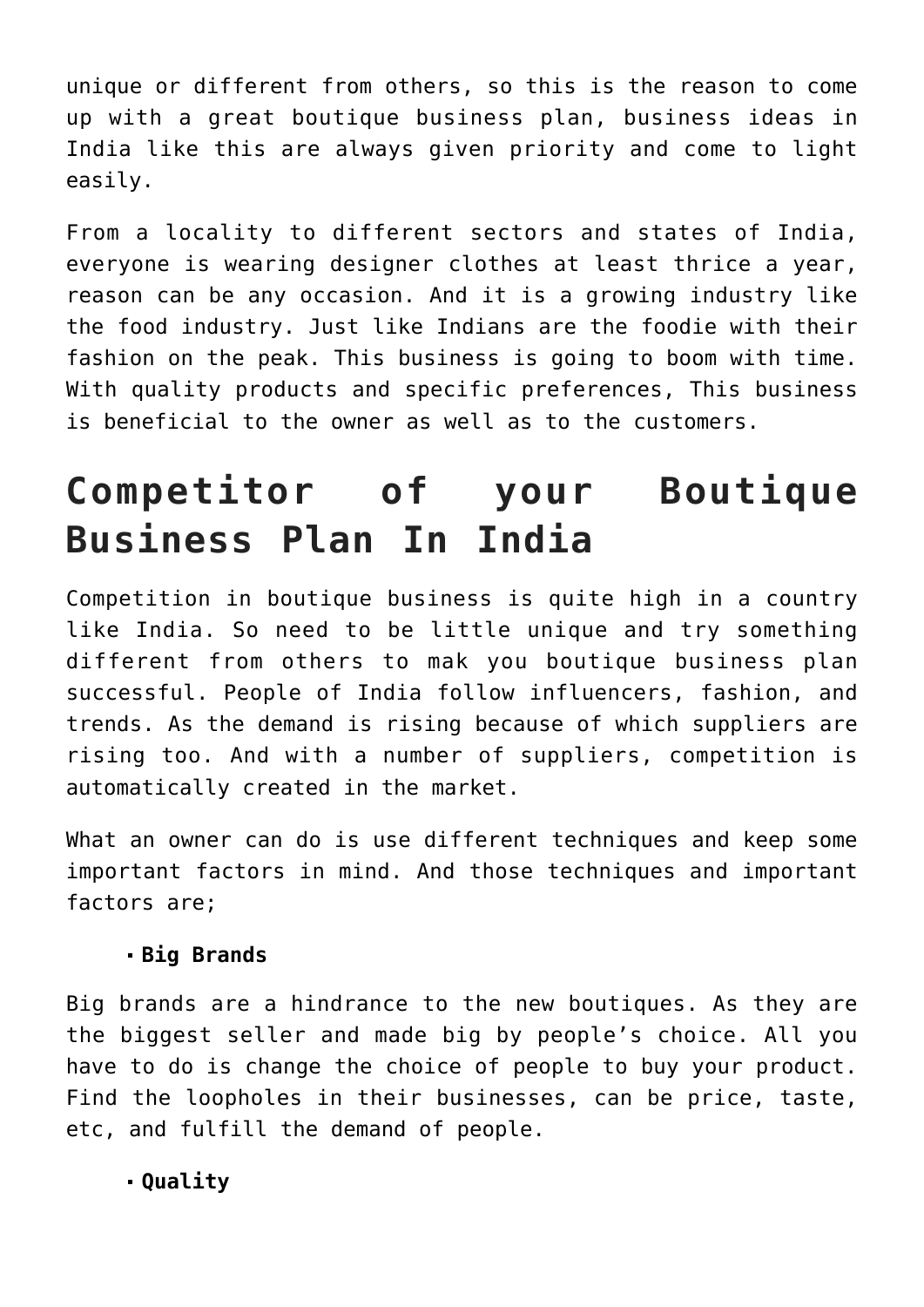Quality is an important factor in the clothes business. If a customer liked the product but the quality is not measurable of standard units, there is an 85% chance that they will not buy that product. So keep the quality of the product good.

### **Fashion and Trend**

If you are thinking of opening a boutique, before that start researching about the fashion and trends of the fashion industry. Because the fashion industry is dynamic. One day a trend can become old the other day. So work with new thinking and trends.

### **Environment and People**

One should open a boutique in an area with favorable people and an environment. Imagine if you opened a stylist boutique in a village area. There are very few chances of running the business in a profitable way. Because the people and environment cannot match the vibe.

### **Advertisement**

Advertisement helps the business to grow. With the right advertisement and planning the business can reach heights and bring different customers to the business.

## **Raw Material, Furniture, and Machinery Required To Start A Boutique Business in India**

### **Raw Material required to start a boutique business**

- Cloth material
- Fliers
- Brochures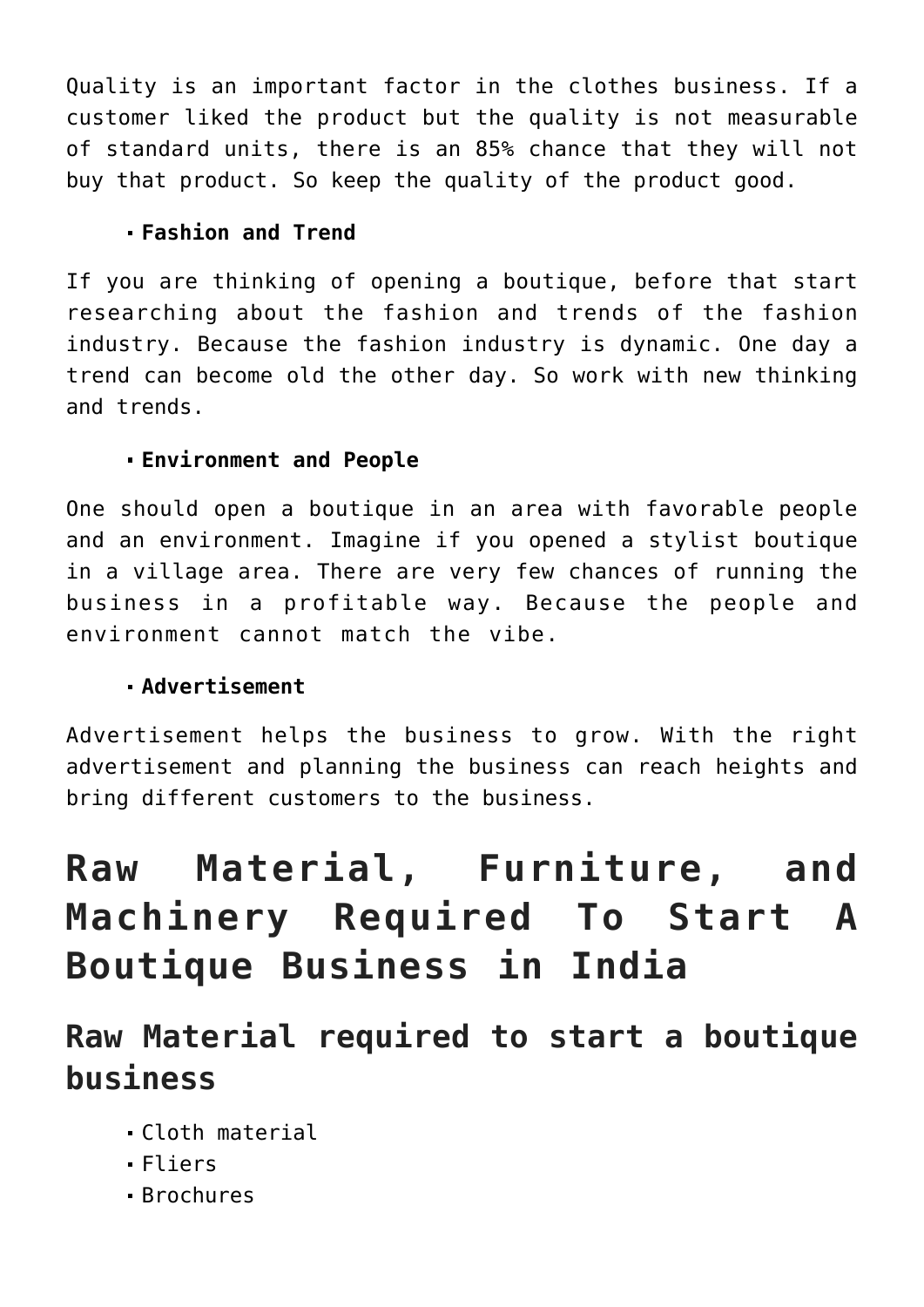- Business cards
- Cover bags
- Outdoor signage board

### **Furniture required to start a boutique business**

- Table and chair
- Clothing stand
- Hangers
- Accessories stand

There is always some advanced machines in the market now and then, but the basic

### **Machinery required to start a boutique business**

- Steam irons
- Sewing machines
- Air conditioners and fans
- Water purifiers
- Dryers
- Containers

These are the basic things required to open a boutique in India. Things can vary according to the requirement.

## **Planning And Cost To Start A Boutique Business In India**

Some of the factors related to boutique business plan are;

### **Land (Area)**

The area where the business will be set up is an important part of the business planning. The area should be sufficient to cover the business activities. Either you can purchase the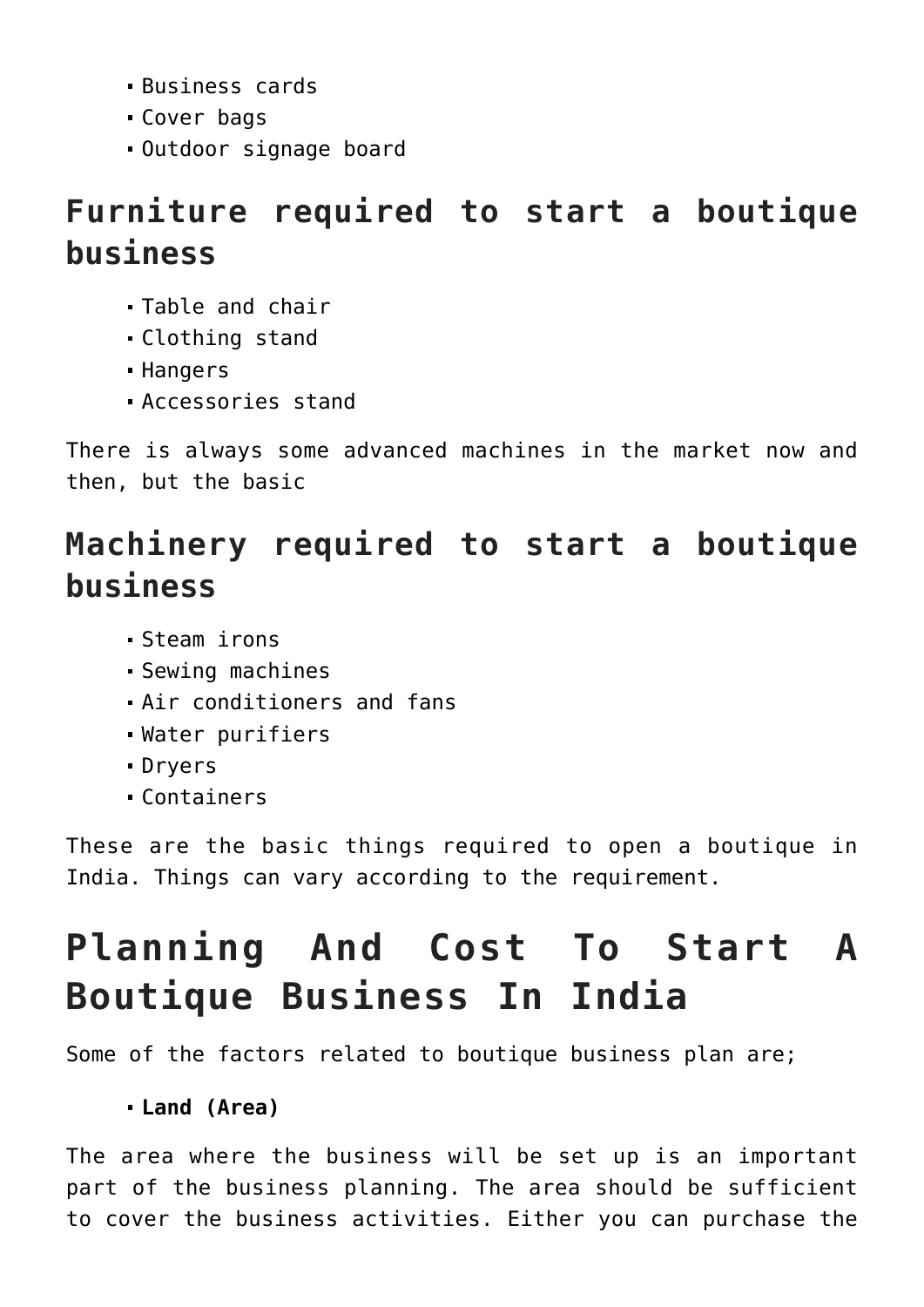land or rent the particular area for your boutique.

#### **Import and export**

Boutiques have three kinds of transactions mainly;

- 1. You can purchase the designs which they have in the store to sell.
- 2. You can go through catalogs and brochures and order them to make such.
- 3. You can bring raw materials of your own and order them as per your instructions.

Now, Import can be either you shop for stores from the big cities and boutiques or you can go for raw material designed clothes. Export can be either you are selling to different customers online.

#### **Manpower**

Manpower in the boutique is very important if you are starting it at a large scale or even on a medium one too. Manpower such as

- 1. Tailors
- 2. Designers
- 3. Sales girls/boys
- 4. Store manager
- 5. Accountant

### **Display and maintenance**

A boutique is a place where people find posh and designer clothes, so with clothes, a display should be decent and store clean. Maintaining a boutique is a very difficult job. But customers are attracted to it.

### **Packaging**

Packing should be proper and you can use paper bags with your firm's name on them. It will help with the advertisement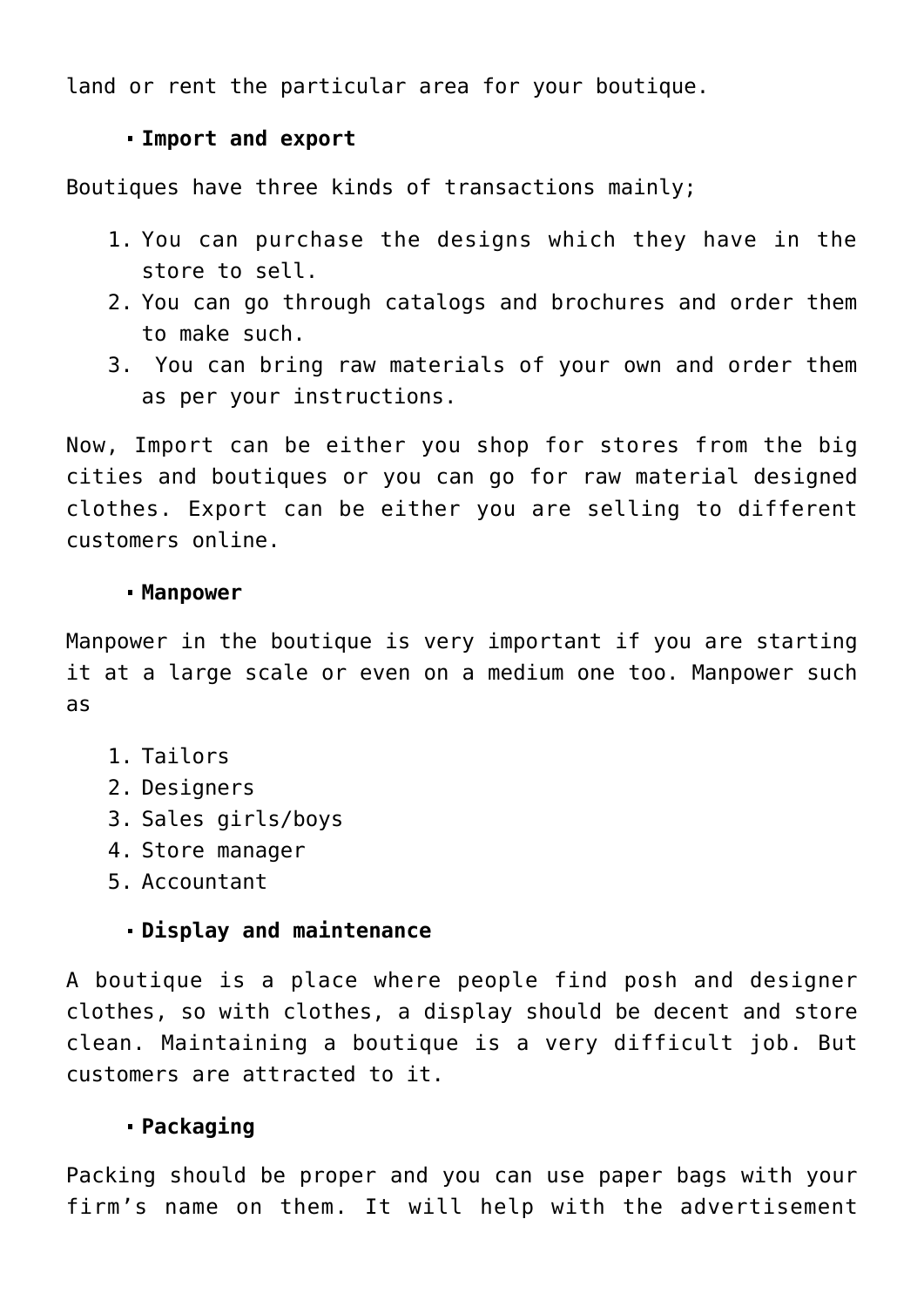factor. You should be having catalogs, brochures, and business cards for your customers.

These were some Simple factors required for starting a business. Let's discuss its cost.

### **Final Cost**

The final cost for starting a boutique business in India on a small scale will be around 2 Lakhs to 5 lakhs. And at a large scale, it can be around 25 lakhs to 30 lakhs and much more with the preference of the owner.

## **Legal Document Required To Start A Boutique Business In India**

The legal documents are-

- 1. PAN number
- 2. VAT registration
- 3. Service tax
- 4. Shop lease agreement
- 5. Shop and establishment act registration
- 6. Trademark registration

## **Things To Remember While Starting A Boutique Business In India**

While starting a business, there are many things one should remember and ponder upon. Those can be;

- Investment can happen by introducing capital or by loan. One should calculate the profit and expenses, then go for a suitable loan amount.
- Starting a boutique business is not that easy. One has to understand how this fashion industry actually works. Daily go with the trends and study market.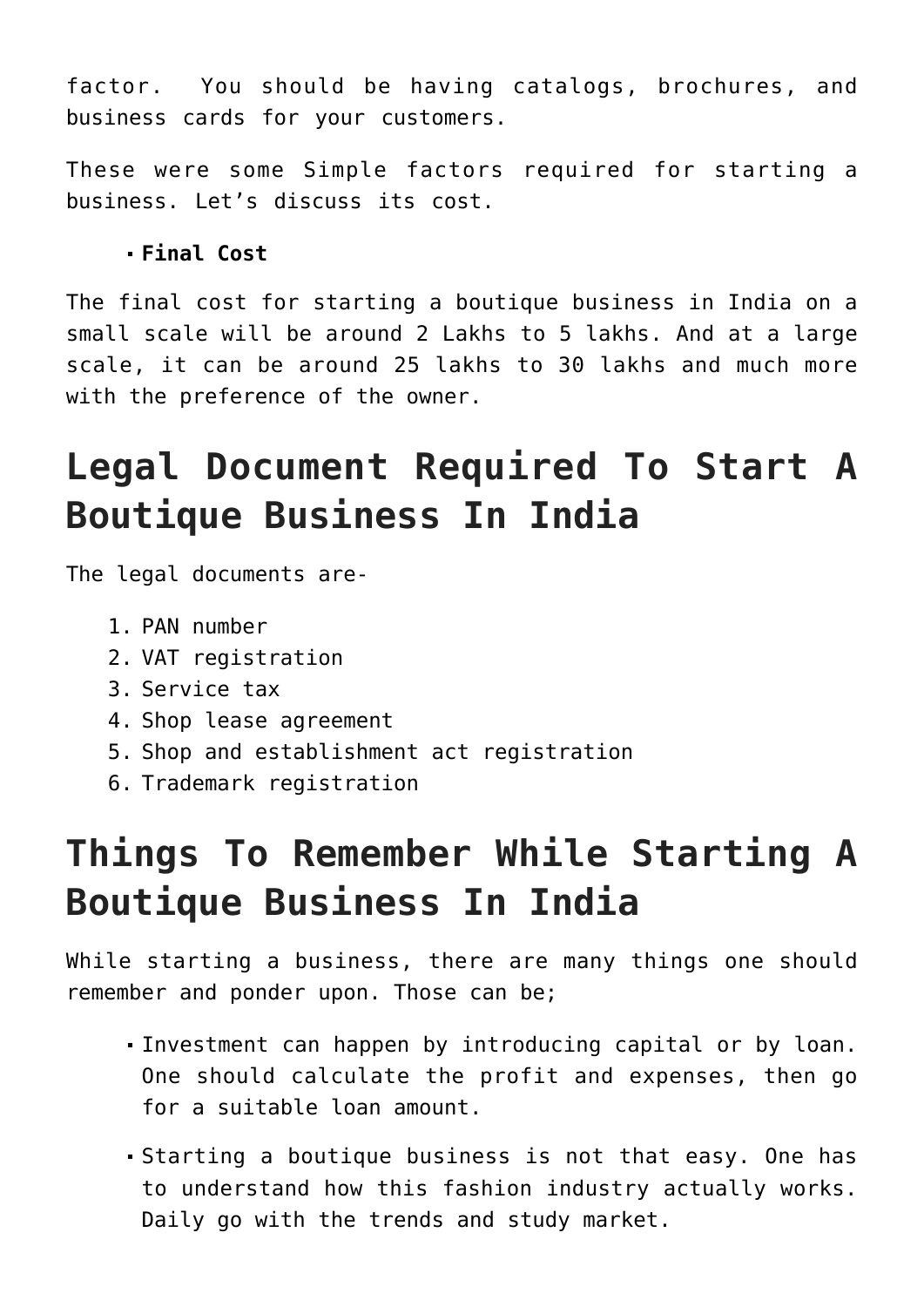- This business is only possible by the environment and people. Open store at such a locality where people use your kind of product and know about it.
- You should know why you are starting this business. All the pros and cons, profit and losses, demand-supply, and import and export. These are the things on which business is dependent.
- Make strategies like discounts, giveaways, and contests for engagement with people.

### **Risks In Boutique Business Plan In India in coming 2022**

### **Existing competitors**

Competitors who are already in the market and have booked a place in people's minds. To change people's choices, you should have better things to offer. Like a price difference, Fashionable items, more accessories, etc. And you have to offer quality.

#### **Personal preferences**

The fashion industry changes in the blink of an eye. Personal taste can become a sideway for the customers. You should offer variety and before anything, there is customer satisfaction. If they are paying us for a particular product, their satisfaction is the first requirement to be fulfilled.

#### **Locality and People**

As mentioned earlier, locality can be a risk for the business, if it's not for the people who have similar taste in fashion. Area of the business should be in the main market of your city because it will be in the eyes of people.